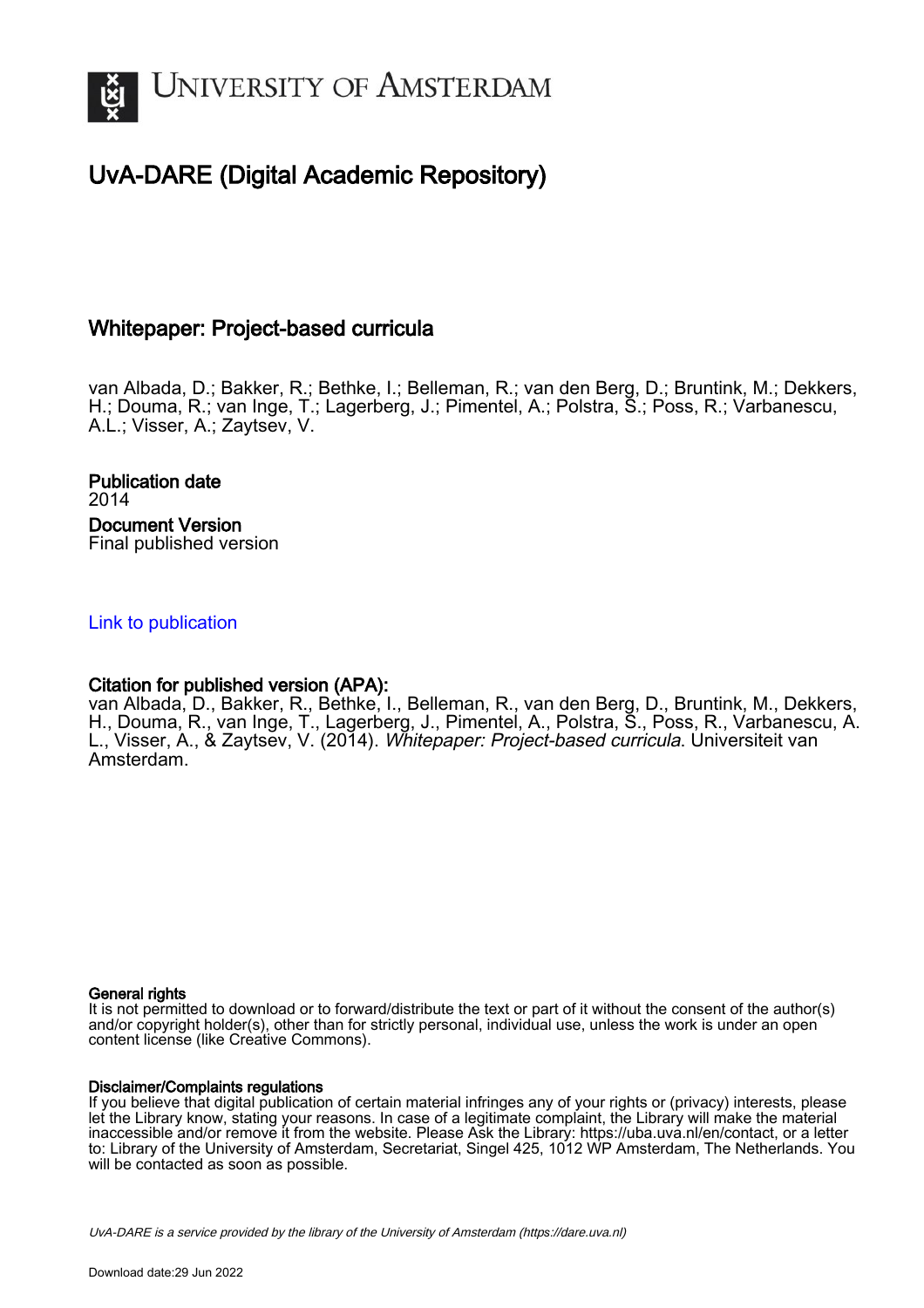# Whitepaper: project-based curricula

**Institute for Informatics: Dick van Albada, Roy Bakker, Inge Bethke, Robert Belleman, Daan van den Berg, Magiel Bruntink, Hans Dekkers, Roeland Douma, Toto van Inge, José Lagerberg, Andy Pimentel, Simon Polstra, Raphael Poss, Ana-Lucia Varbanescu, Arnoud Visser, Vadim Zaytsev October 7th, 2014**

On June 17th, 2014, a colloquium took place between members of the teaching staff of the Institute for Informatics of the University of Amsterdam. The goal of this colloquium was to explore new or different ways to structure teaching in Informatics (Computer Science) using student projects.

The colloquium was opened by a presentation from dr. Akim Demaille from EPITA, a technical university in Paris, France. During his presentation, dr. Demaille shared his experience using Tiger, a 6-month project given to BSc-3 students, around which multiple courses are articulated, including: formal languages, automata theory, software modeling, object-oriented programming. The topic of the project is the construction of a compiler for the Tiger language, based on the book "Compiler Construction" by A.W. Appel. However, as dr Demaille insisted, the goal of the project is not to construct a compiler; instead, students are graded based on their ability to apply the knowledge gained during the related courses, *as well as their overall mastery of software engineering*: how to develop tests for regression testing, how to effectively debug faults, how well tasks are divided among the peer group, etc. This teaching activity has been running since 2000.

The second part of the colloquium was organized in focus groups, to consider whether and how new or different project-centered activities could be taken on board the current Informatics curricula. The rest of this whitepaper summarizes the findings of this discussion.

# **Opportunities**

The major finding of the colloquium was the existence of a strong shared interest among the teaching staff for more project-based teaching activities. Multiple **motivations** for this were phrased:

- several courses, including logic, automata theory or algorithms  $\&$  complexity seem excessively difficult to grasp by students. The teachers posit that student **miss a "big picture"** that connect these courses to other themes in computer science;
- in the current curricula, practical assignments are graded based only on how well the students apply the course's knowledge. In particular, subsequent MSc courses usually assume that students teach themselves the **engineering side of programming**: using version control, debuggers, etc., however in practice the resulting skills are too heterogeneous;
- there exists a cluster of teachers in the core Informatics curriculum who wish to coordinate their courses towards a **layered introduction to Computer Systems**: from gates to circuits, from circuits to processors, from instruction sets to operating systems, etc., and thus exploit a common backbone of coordinated student activities.

When requested to identify or devise ways to integrate new or different project-based activities in their work, the colloquium members phrased multiple **strategies**:

- **Stable individual refactoring**: the portfolio remains unchanged; each teacher develops individually new activities within their course that promote project-based work by students;
- **Stable coordinated refactoring**: the portfolio remains unchanged; teachers develop collectively a common set of project-related skills and criteria that are subsequently tested in each course individually using different course-specific projects;
- **Extrinsic coordination**: the portfolio is extended with one or more "project course", which anchors applications from one or more other courses onto a common project timeline, and where students can earn distinct credits (eg. Maastricht science program);